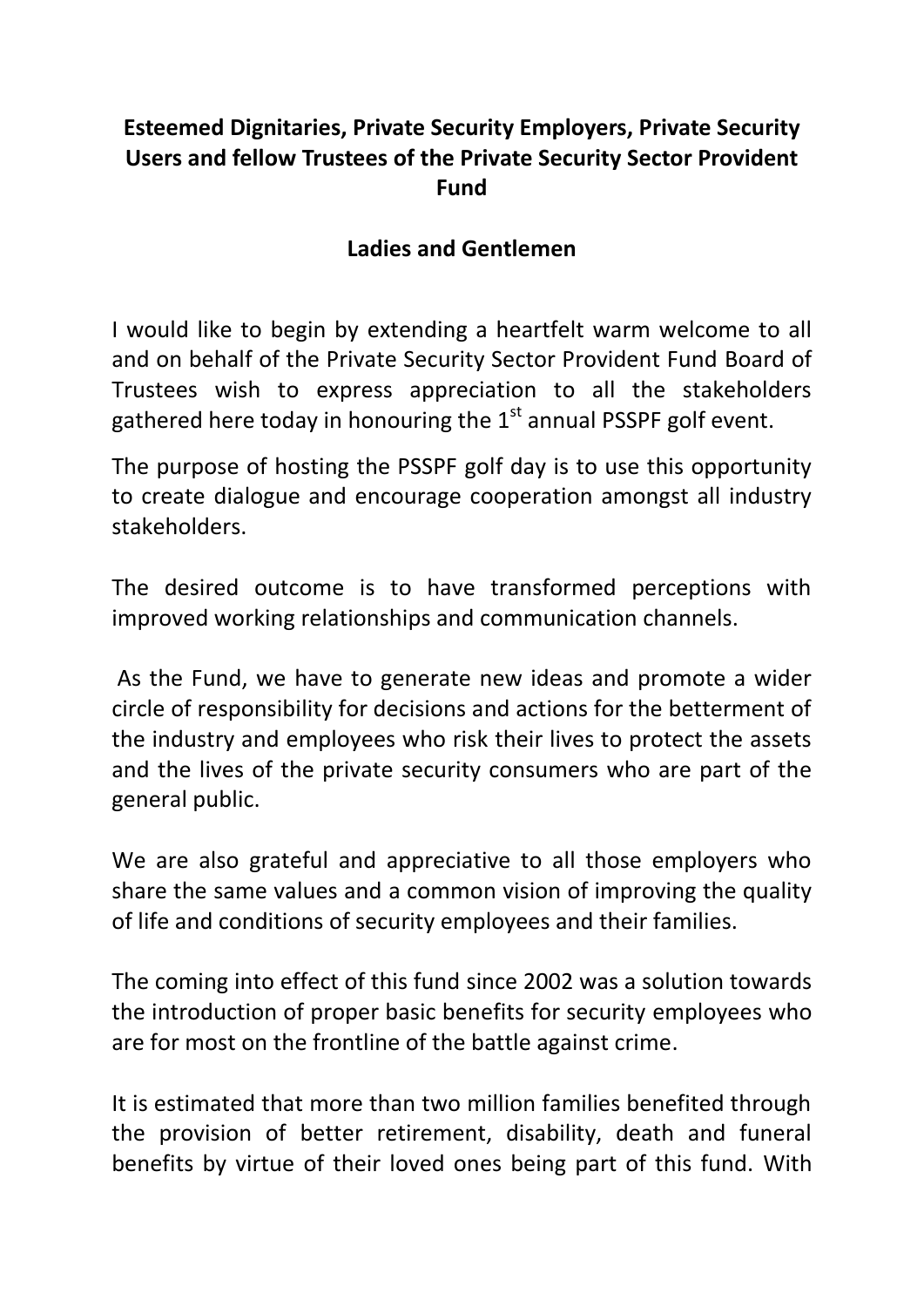the Fund's current asset base of over 5-billion, we are proud to have maintained a 14, 98 per cent average annualised return on investment over the last four years.

The total value of claims paid to date since the Fund's inception is in excess of 1.8 billion.

In 2014, the fund had over 80 000 backlog of withdrawal claims, these have since been significantly reduced with more than 70% having been finalised and the remaining 30% of these will be finalised by the end of August 2015.

Out of the 70% of finalised claims, 60 % have been settled and the 40% have been transferred to the unclaimed benefit fund.

In addition, we have now increased the channels of communication and accessibility to the Fund by employers, members and other stakeholders through social media platforms, mainstream media, roadshows, newsletter, SMS'S, benefit statements and others, to not only inform them on the Fund rules and benefits, but to also provide regular insight on various Fund initiatives on improving the quality of service and attaining industry-wide compliance.

We are also working in collaboration with all enforcement agencies and stakeholders to ensure that the fund continue to achieve industry-wide compliance.

This includes the reporting of non-compliance by members, media and members of the public.

It is encouraging that the industry has come together to implement collaborative compliance efforts through structures represented by various stakeholders such as PSIRA, Employer Organisations, Department of Labour, SAPS, NPA, SARS, Organised Labour, UIF and the FSB.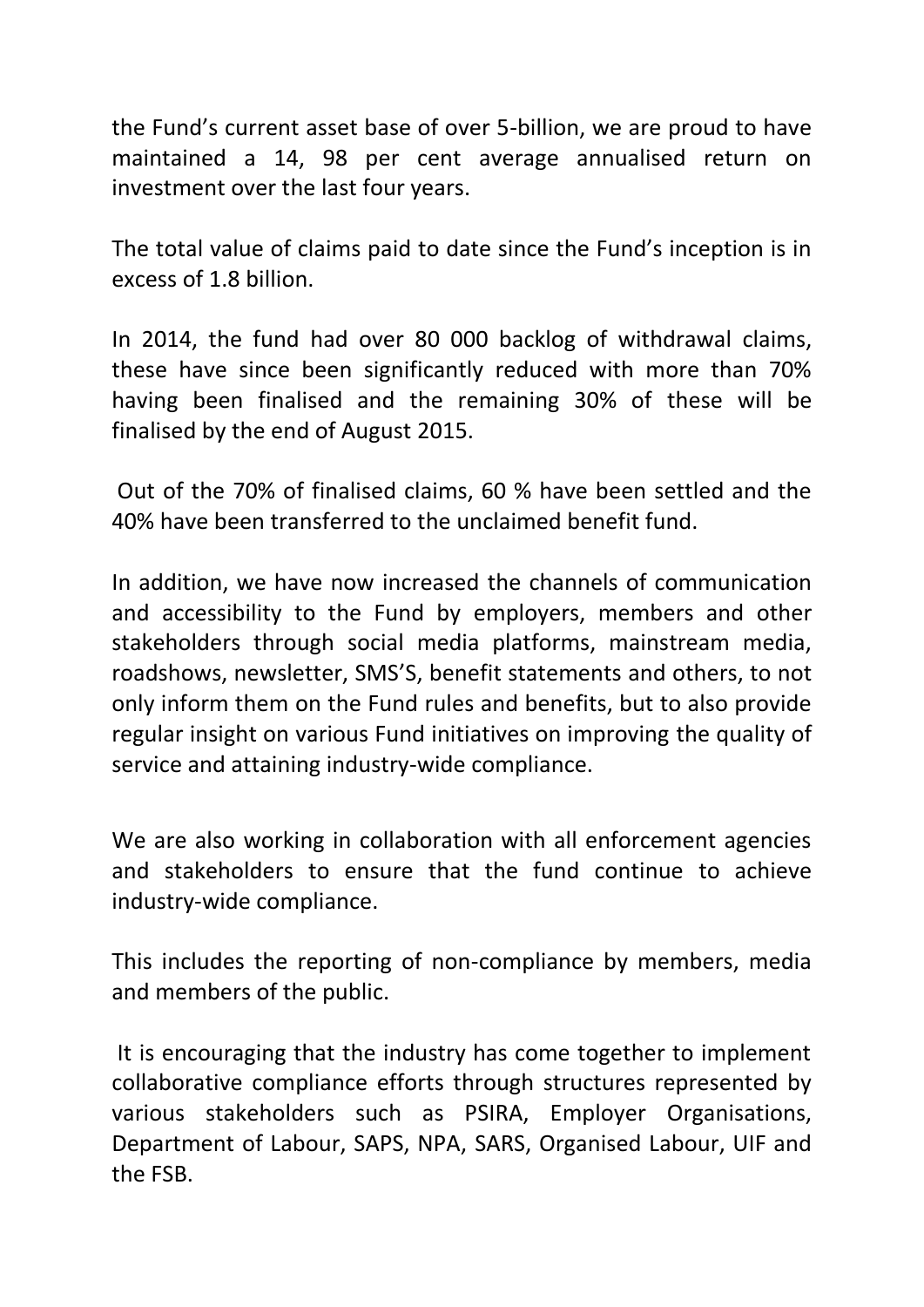The introduction of provincial compliance structures established by the Private Security Industry Regulatory Authority (PSIRA), in which the Fund is an active participant, ensures that issues of compliance receive proper attention by all stakeholders in the sector.

Such structures have been put in place to build a sustained and focused, collaborative approach, of professionalising the industry, to have a meaningful contribution to the economy and the well-being of those servicing its consumers.

In addition, the new requirements also by PSIRA on the renewal of employers' registration certificates will go a long way in the quest to drive compliance.

In terms of these requirements, the employers will be required to renew their registration certificate every year wherein for them to qualify for the renewal, they must be compliant and in good standing with the Provident Fund, SARS, the UIF, etc.

The Director of PSIRA, Mr Manabela Chauke will elaborate further on this, when delivering the key note address.

This development has led to a significant increase on employers registering with the Fund as the new requirements force employers to register and be in good standing with the Fund.

The latter has also propelled the Fund to increase its capacity on the registration of new employers and the issuing of monthly compliance certificates to compliant employers.

The rapid growth and the expansion of the private security industry in South Africa is a fact that cannot be ignored, argued or wished away.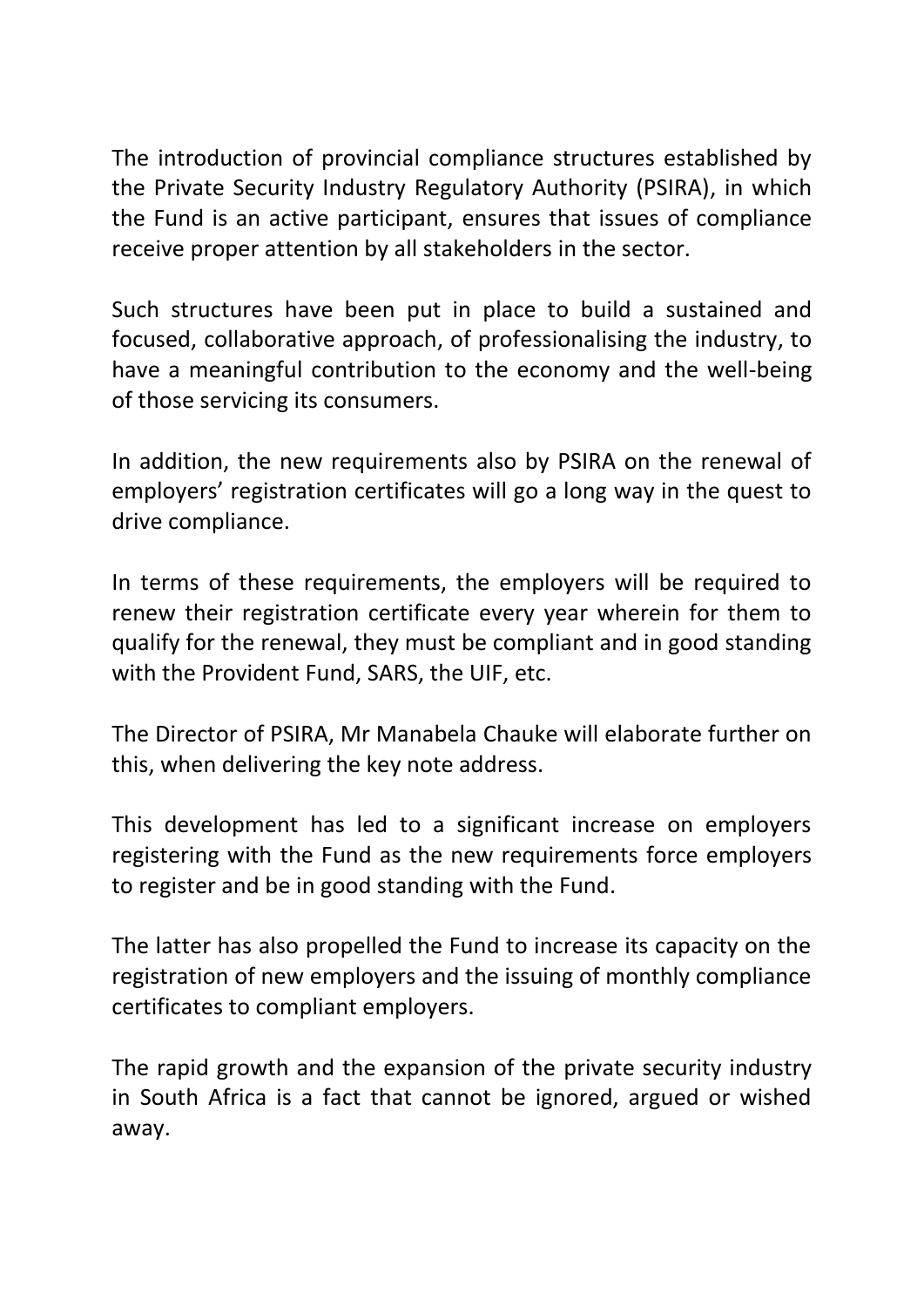It is in times like these that the spotlight falls on the vital role that all stakeholders in this private sector can and should play in proactively altering the lingering perceptions on the industry being one of the extremely diverse, large, problematic and most exploitative industries.

The focus should be on the significant value of the private security sector being the benefit to the country by contributing towards the safety of the citizens of this country and the protection of properties and assets, as the private security employees are often at the frontline of interaction with the public.

Accountability from all industry stakeholders is essential thus making it imperative for all stakeholders to identify areas of concerns and initiate joint measures to properly address non-compliance in the security sector through a cooperative approach.

Responsible business owners and users of the private security should continue to maintain their values of preferring security services suppliers who comply with the provisions of the law, care for their employees, value the safety of staff and provide that bit extra that would put the users of security at ease of dealing with responsible security services suppliers

With an estimated industry turnover of more than R60 billion per annum, this sector plays an integral part in the economy and in providing job opportunities.

It goes without say that improving on the collection of contributions and ensuring compliance is important.

We therefore encourage the private security consumers to verify with the Fund whether the employer they intend procuring is compliant and up to date with the contributions to the PSSPF.